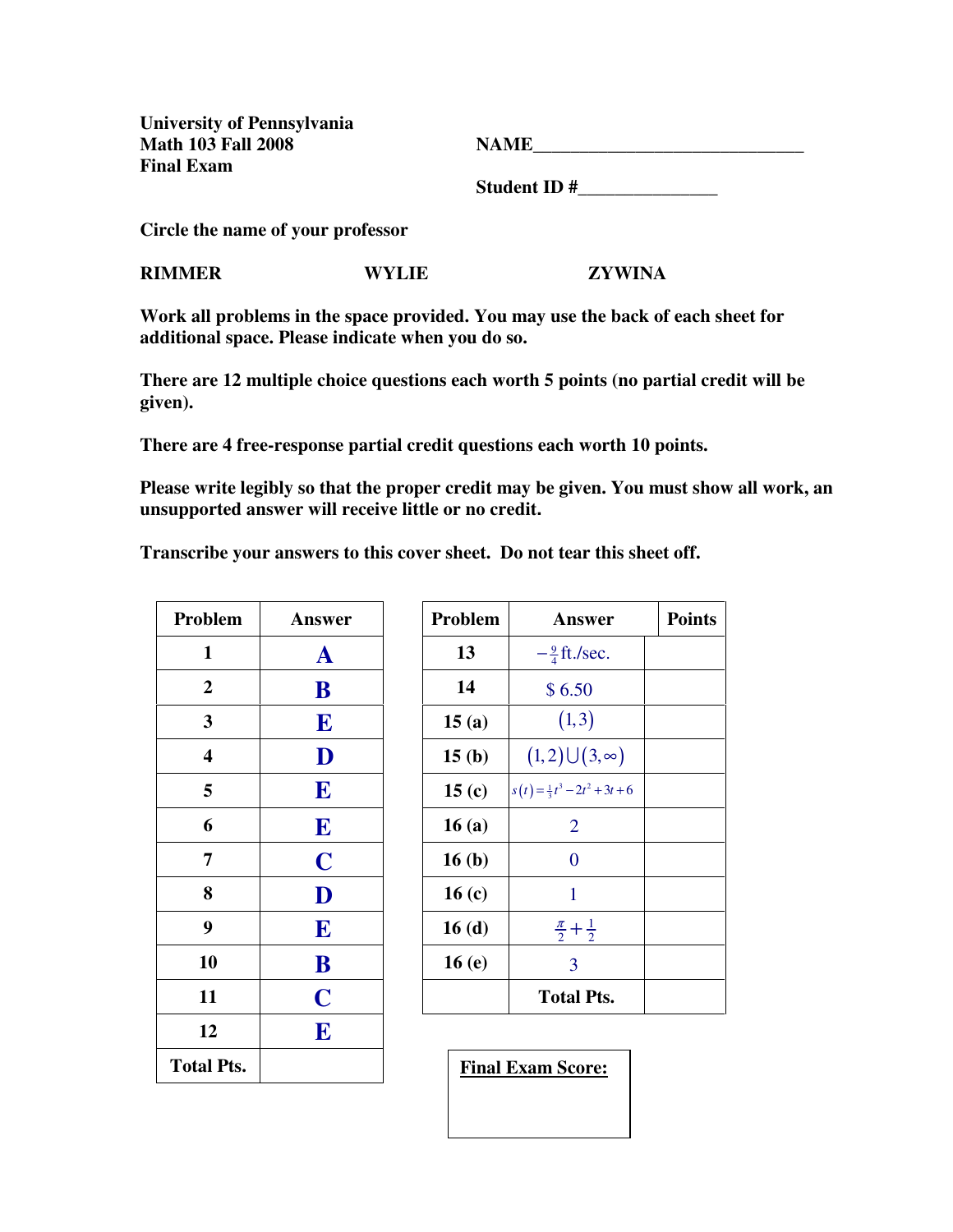1. What is the slope of the tangent line to  $f(x) = x \cos(x^2)$  at 2  $f(x) = x \cos(x^2)$  at  $x = \sqrt{\frac{\pi}{2}}$ 

A) 
$$
-\pi
$$
 B)  $\pi$  C) 0 D) 1 E) -1 F)  $\frac{1}{2}$ 

2. The function  $f ( x ) = ( x - 3 )^{2/3}$  is increasing for what values of *x* ? A)  $(-\infty, \infty)$  B)  $(3, \infty)$  C) nowhere D)  $(-\infty,3)$  E)  $(0,\infty)$  F) everywhere except 3

3. Find the value of *c* (if any) that satisfies the conclusion of the Mean Value Theorem for the function  $f(x) = \frac{1}{1+x}$ 1 *f x x* = + on the interval  $[0,1]$ .

A) 
$$
\frac{1}{2}
$$
 \tB)  $\frac{1}{4}$  \tC)  $\frac{\sqrt{2}}{2}$  \tD)  $2-\sqrt{2}$  \tE)  $\sqrt{2}-1$  \tF) no values

4. What is the equation of the tangent line to the curve  $x^3 + 2y^2 + 3xy = 6$  at the point (1,1)?

A)  $y = \frac{-6}{5}x + \frac{11}{5}$ 5 5  $y = \frac{0}{x}x$ − B)  $y = -3x + 4$  C)  $y = -2x + 3$ D)  $y = \frac{-6}{7}x + \frac{13}{7}$ 7 7  $y = \frac{0}{x}x$  $=-\frac{6}{5}x + \frac{13}{5}$  E)  $y = \frac{-5}{5}x + \frac{13}{5}$ 6 5  $y = \frac{y}{\epsilon}x$  $=\frac{-5}{6}x + \frac{13}{6}$  F)  $y = -4x + 1$ 5. Find the value of the limit.

$$
\lim_{x \to 2} \frac{\sqrt{x+7} - 3}{(x-2)(x+1)}
$$
  
\nA) 0 \tB)  $\frac{1}{3}$  \tC)  $\frac{1}{9}$  \tD)  $\frac{1}{27}$  \tE)  $\frac{1}{18}$  \tF) Does not exist

6. The function 
$$
f(x) = x^4 - 6x^3
$$
 is concave down for what values of x?  
\nA)  $(-\infty, \infty)$  B)  $(3, \infty)$  C)  $(0, \infty)$  D)  $(-\infty, 0)$  E)  $(0, 3)$  F)  $(-\infty, 3)$   
\n7. Evaluate.  
\n
$$
\int_{e}^{e^4} \frac{dx}{x\sqrt{\ln x}}
$$
  
\nA) 0 B) 1 C) 2 D) 3 E) 4 F) 5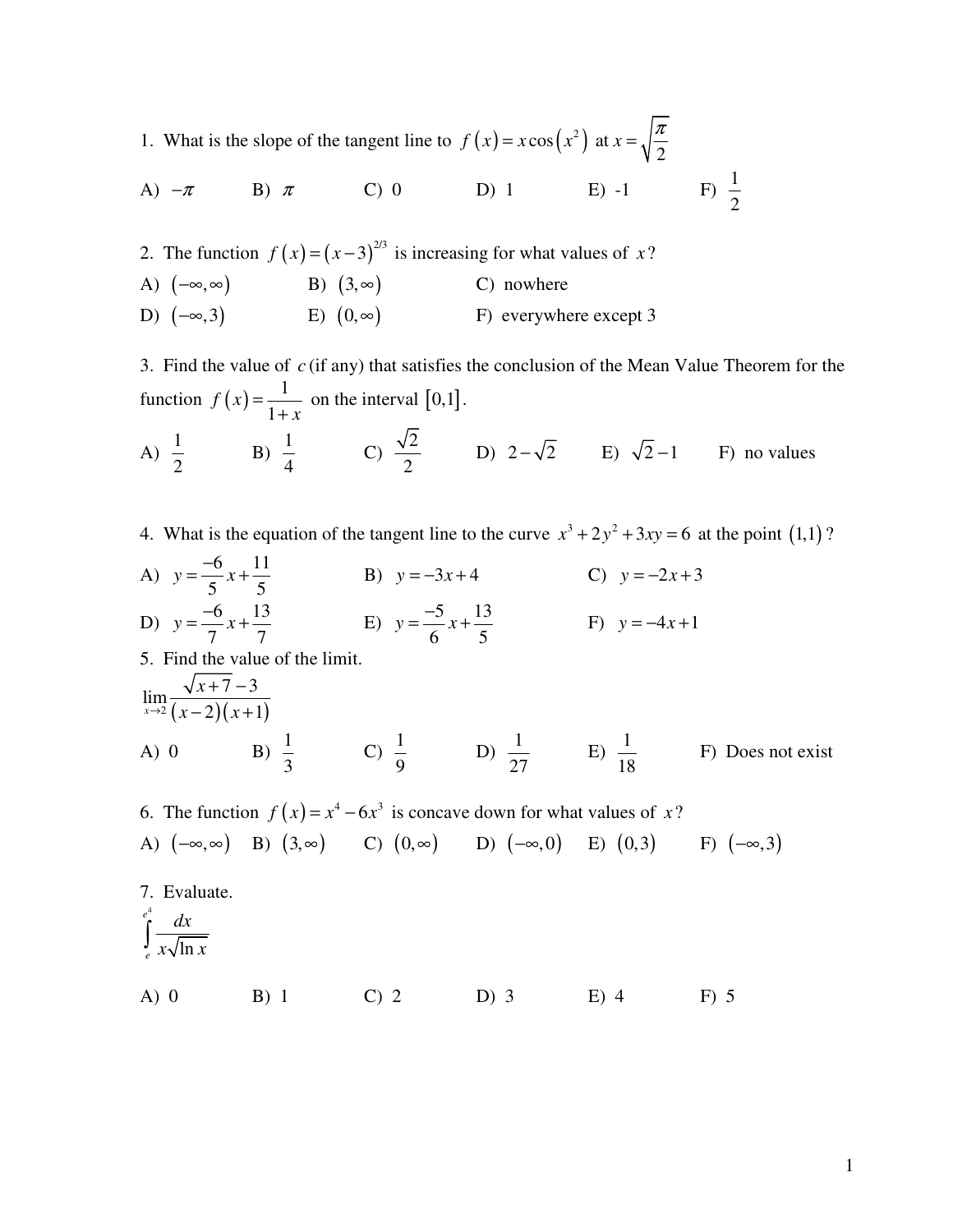8. Let 
$$
f(x) = \ln(3x^2 + 1 + e^{-x})
$$
. Find  $f'(0)$ .  
\nA) -1 \tB) 0 \tC)  $\frac{1}{2}$  \tD)  $-\frac{1}{2}$  \tE)  $e^{-1}$  \tF)  $\sqrt{e}$ 

9. Find the value of the limit.

$$
\lim_{x \to 0} \frac{e^x - 1 - x - \frac{x^2}{2}}{x^3}
$$
  
\nA) 0 \tB) 1 \tC)  $\frac{1}{2}$  \tD)  $\frac{1}{3}$  \tE)  $\frac{1}{6}$  \tF)  $\infty$ 

10. If the function 
$$
f(x) = \begin{cases} 3ax^2 + 2bx + 1, & x \le 1 \\ ax^4 - 4bx^2 - 3x, & x > 1 \end{cases}
$$
 is differentiable for all real values of x, then  $b =$ 

- A)  $\frac{-11}{4}$ 4  $\frac{-11}{4}$  B)  $\frac{1}{4}$ 4 C)  $\frac{-7}{16}$ 16  $\frac{-7}{16}$  D) 0 E)  $\frac{-1}{4}$ 4  $\frac{-1}{4}$  F)  $\frac{11}{4}$ 4
- 11. Consider the function  $f(x) = x^2 e^{-x^2}$ . The absolute maximum of  $f(x)$  is: A) *e* B) 1 C)  $e^{-1}$  D)  $e^{-2}$  E)  $e^{-3}$  F)  $e^{-4}$

## 12. Consider the graph of  $f'(x)$  below:



Let  $a$  = the number of local maximums of  $f(x)$ .

 $b =$  the number of inflection points of  $f(x)$ .

Find  $a + b$ .

A) 5 B) 4 C) 9 D) 7 E) 6 F) 8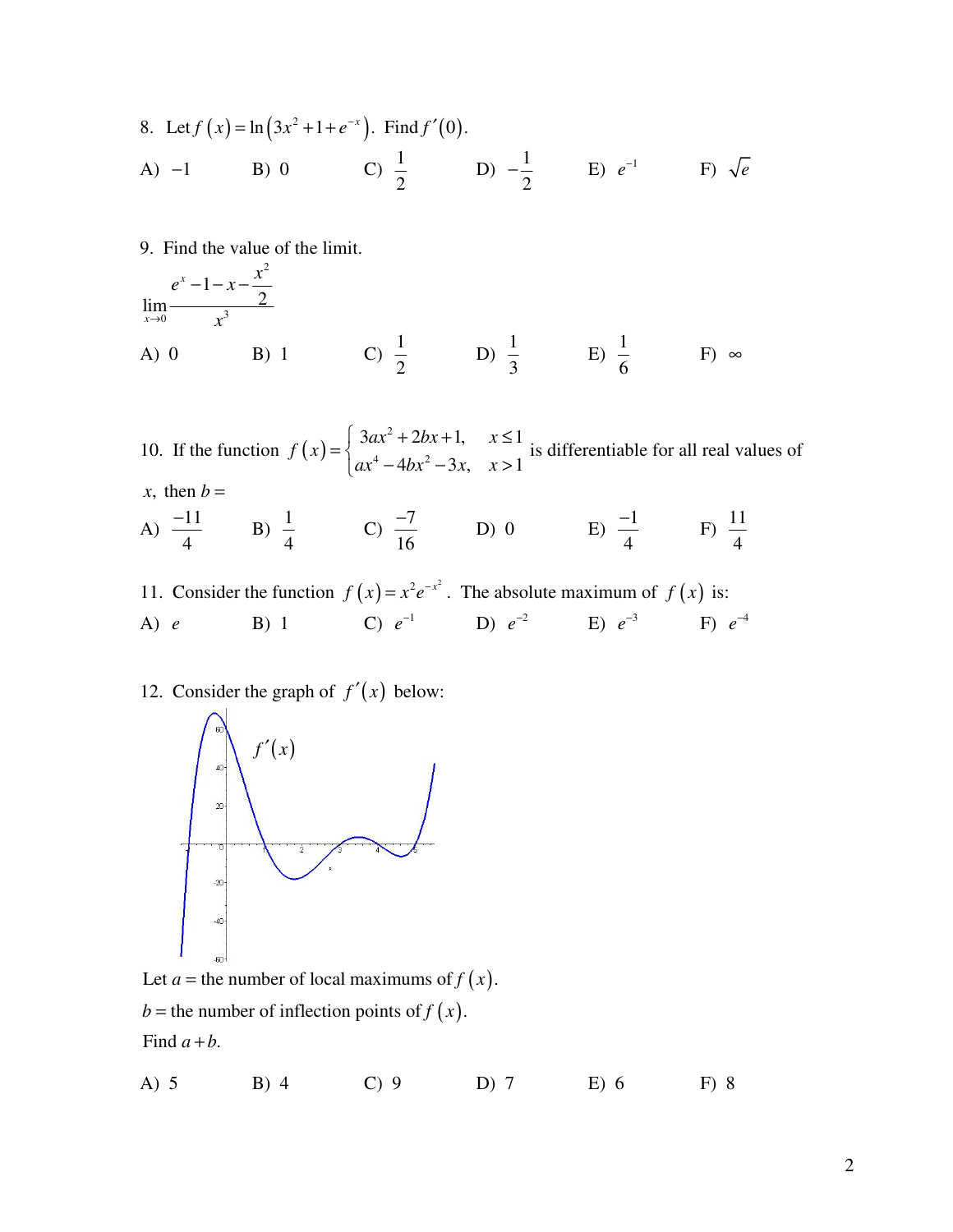13. A ladder 10 feet long rests against a vertical wall. If the bottom of the ladder slides away from the wall at a rate of 3ft/sec., how fast is the top of the ladder sliding down the wall when the bottom of the ladder is 6 feet from the wall?

14. A theater currently sells tickets at a price of \$8, and sells 1000 tickets per show. It is estimated that for each 10-cent decrease in the price, an additional 20 tickets will be sold. What price should the theater charge to maximize its revenue?

15. For  $0 \le t \le 5$ , a particle moves in a horizontal line with acceleration  $a(t) = 2t - 4$  and initial velocity  $v(0) = 3$ .

(a) When is the particle moving to the left?

(b) When is the particle speeding up?

(c) What is the position of the particle at time *t* if the initial position of the particle is 6?

16. Let  $f(x)$  be the function given by the graph below and let  $g(x) = \int f(t) dt$ . *f* (*x*) be the function given by the graph below and let  $g(x) = \int_0^x f(t) dt$ 



Find the following:

- (a)  $\lim_{x \to 1^{-}} f(x)$
- $(b) f'(2)$
- $\left(\frac{1}{2}\right)$ (c)  $g'(\frac{1}{2})$
- (d)  $g(4)$
- (e) the value of x at which  $g(x)$  attains its maximum